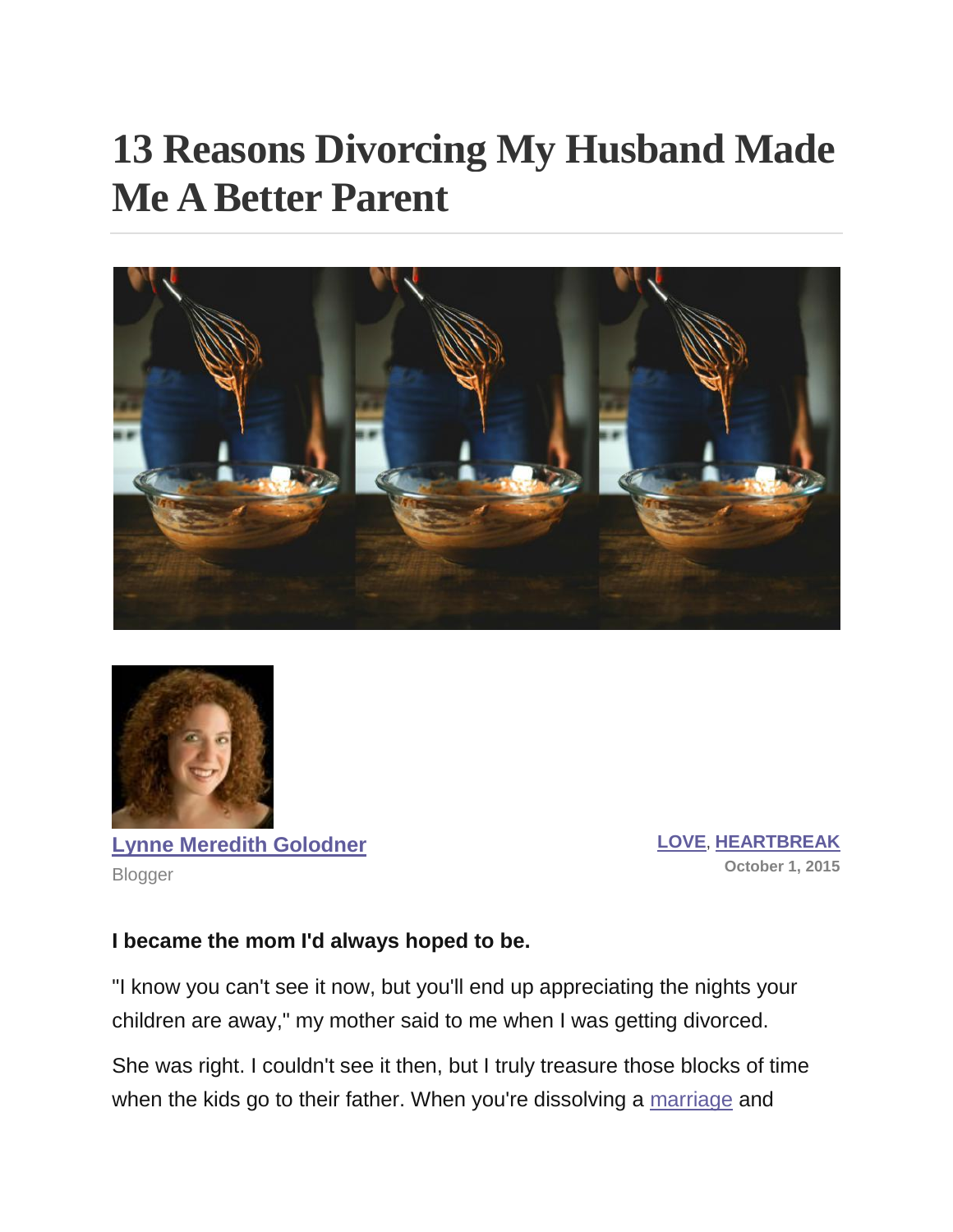dividing up your parenting time, it's hard to imagine the silver lining. But there's a big one and it shines bright.

Here's how [divorce](http://www.yourtango.com/breakups-and-divorce) has made me a better parent.

# **1. I gave into the emotions and misery I felt while I was still [married](http://www.yourtango.com/married-lovestage) to their father.**

Which didn't make our home a very fun place to be. I yearned for a break, complained about my [husband'](http://www.yourtango.com/2013197121/marriage-i-put-my-husband-my-child)s failings, and felt burdened to have to care for the children by myself.

Once we divorced, I realized how precious parenting really is, and how fleeting. And I decided not to fill the time I have with my children with pettiness, rage or disappointment.

#### **2. I [love](http://www.yourtango.com/love) the breaks.**

My children are away from me every Tuesday night and every other weekend. While I use those times to catch up on sleep, see friends, work and exercise, by the time they come home 24 hours later, I'm refreshed and excited to see them.

#### **3. I focus on my kids when I'm with them.**

I never hire a babysitter because I have built-in date nights with my new husband and weekends to play. Every year, my ex gets two vacation weeks with the kids, giving me plenty of my own travel time, in addition to the longer jaunts he gets sharing holidays and school breaks.

#### **4. I'm a more rested, energized mom — and my kids see the difference.**

They know I do things for myself — get a pedicure while they're gone, meet up with friends, take a yoga class. This sends a message that parents are people, too, with their own interests and desires separate from the kids.

#### **5. I don't play the martyr when there's something I want to do.**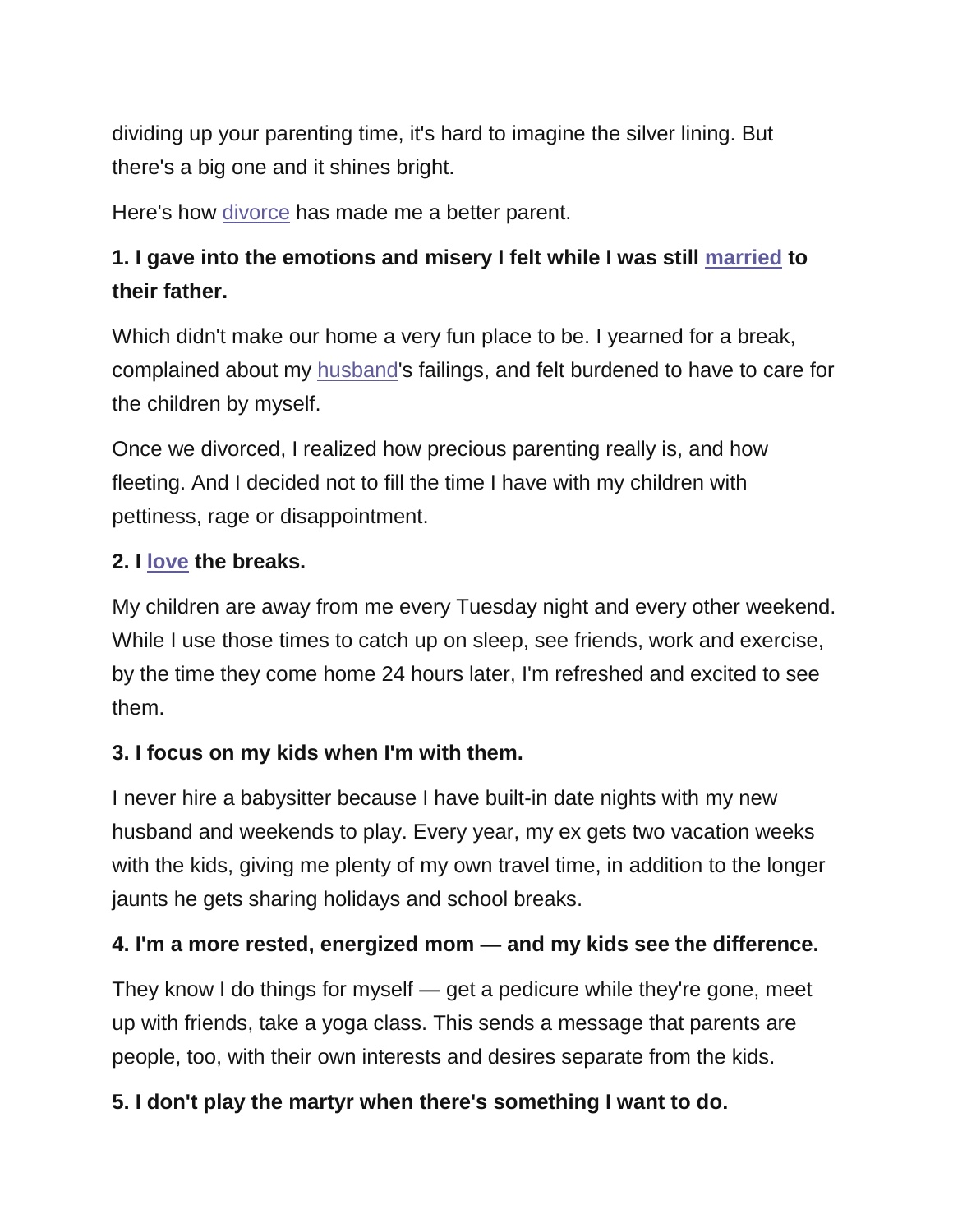It's a huge guilt-free gift to my kids. This summer, my husband and I learned to row on the Detroit River, and we absolutely loved it. Every Tuesday and Thursday nights, we headed downtown to get in a boat and paddle against the waves. We brought the kids with us Thursday nights, with a bag full of board games to keep them occupied while we got our sun-kissed workout on the water.

#### **6. I developed my own interests and talents.**

And my kids are along for the ride.

## **7. I always make sure my kids come first when they're home.**

When they're with me, I'm laser-sharp focused on them. I listen better than I did before the divorce, I make time to be one-on-one with each child, and I plan my schedule around them. I never really need more of a break because divorce builds that in.

### **8. I'm sensitized to assessing the character of people around me.**

The divorce taught me that, as a single mother, I couldn't date just anyone. I surely wouldn't invite a man into my bed because I was horny. I had three kids to think about and didn't want some strange guy knowing our home.

The dating choices I made were more careful than when I was younger. Anyone I linked up with would be linked with my kids, and a new guy would know that the kids were my top priority.

# **9. I wouldn't settle, compromise my standards, or shack up just to have a warm body next to me at night.**

I had three warm bodies who loved to sleep next to me in bed, so it would have to be someone pretty special to kick my kids back into their own rooms. The divorce taught me that a guy was the icing on the cake, and I'm the cake.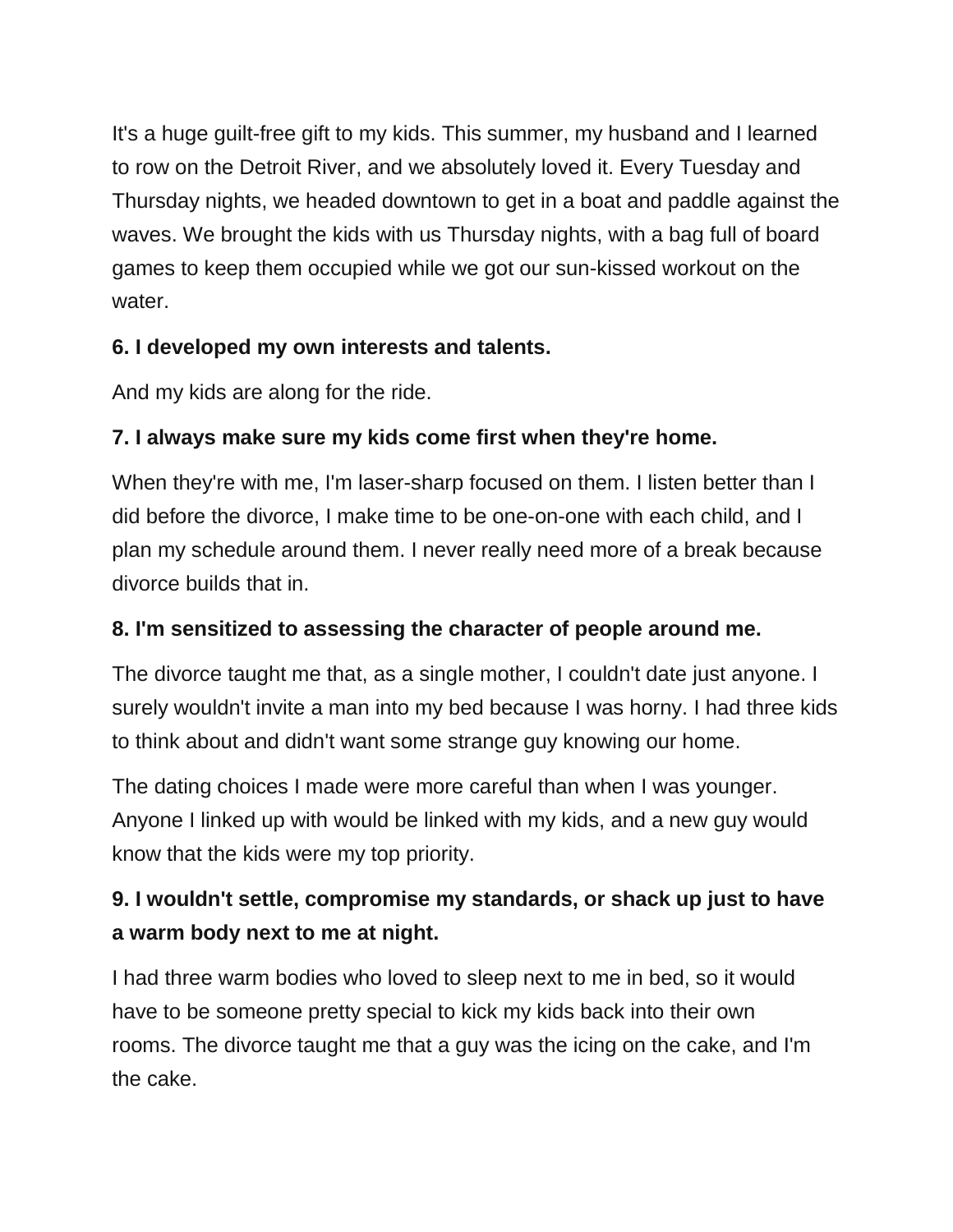#### **10. I married someone whose top priority is also their kids.**

My husband's daughter is his top priority, too. And that makes our [love](http://www.yourtango.com/love) stronger because we aren't making each other our entire universe, nor depending on one another for wholeness. We come together as two whole individuals with clear priorities so we are free to love each other fully and completely.

#### **11. I learned independence.**

That I didn't need a partner to parent well, and that when my kids are gone I'm still OK. Having to make decisions solo taught me confidence and belief in myself. It also showed me the possibility of seeing my children as whole people separate from me who have to adjust to change just as I do.

But they cannot be my *raison d'etre*. I have to be OK with their absence, distance, and independence. And my kids are stronger for it. They navigate between two homes seamlessly, which helps me appreciate little annoyances as just that: annoyances that will pass with time.

After the divorce, I talked openly with my children about many things, still preserving that parental authority.

## **12. I had to say no to certain extravagances because of my single-parent budget...**

But I had the gift of showing my children how to manage money, and how to distinguish between need and want.

## **13. I let myself be sad in front of them, so they know it's OK to feel lessthan-happy.**

I forgive myself when I screw up, so they know what it means to be human, and I apologize to them when I don't feel I'm living up to my parenting ideals. They're my pals through life.